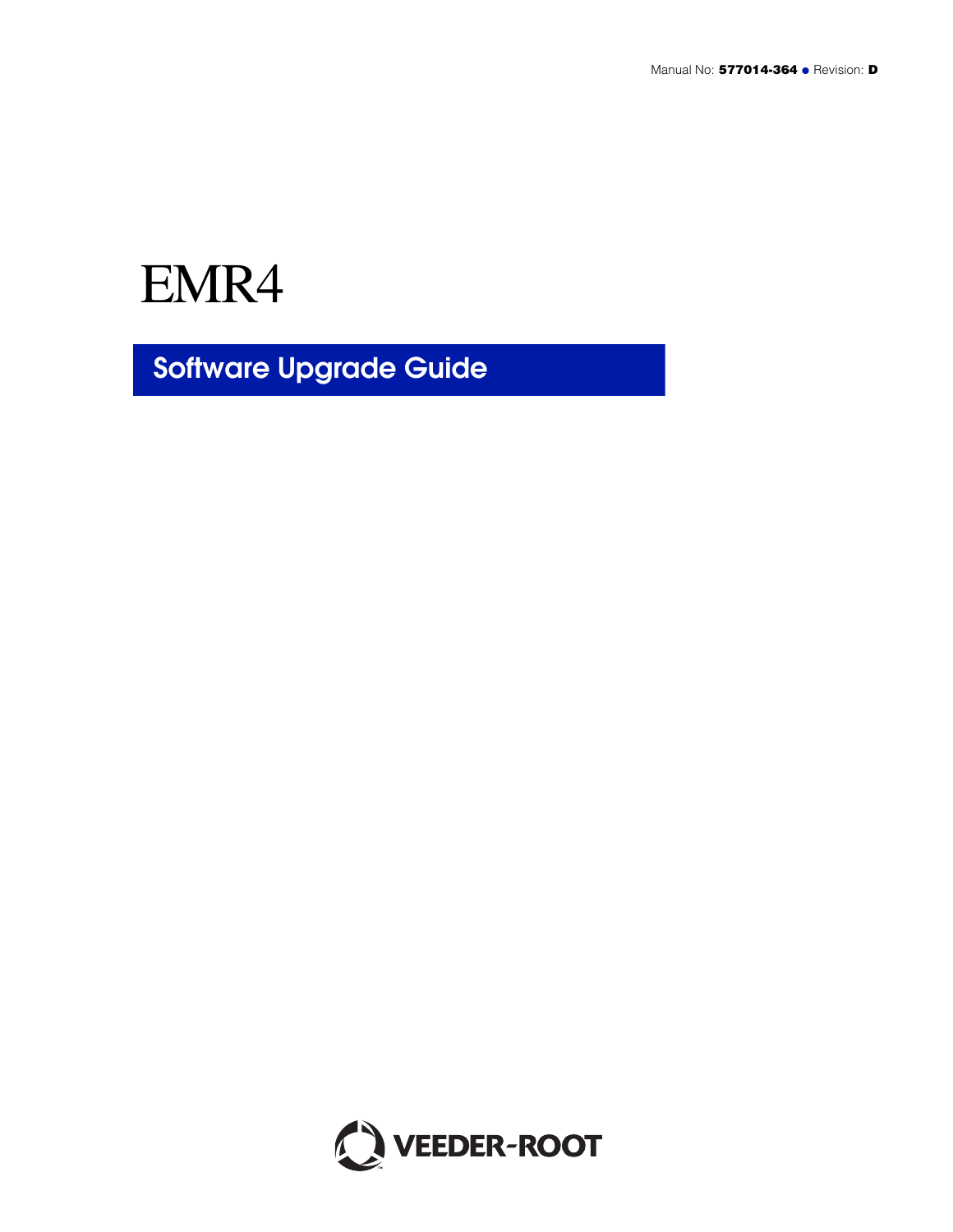Veeder-Root makes no warranty of any kind with regard to this publication, including, but not limited to, the implied warranties of merchantability and fitness for a particular purpose.

### **Veeder-Root shall not be liable for errors contained herein or for incidental or consequential damages in connection with the furnishing, performance, or use of this publication.**

Veeder-Root reserves the right to change system options or features, or the information contained in this publication.

This publication contains proprietary information which is protected by copyright. All rights reserved. No part of this publication may be photocopied, reproduced, or translated to another language without the prior written consent of Veeder-Root.

Contact Technical Support for additional troubleshooting information at 800-323-1799.

### **DAMAGE CLAIMS / LOST EQUIPMENT**

Thoroughly examine all components and units as soon as they are received. If any cartons are damaged or missing, write a complete and detailed description of the damage or shortage on the face of the freight bill. The carrier's agent must verify the inspection and sign the description. Refuse only the damaged product, not the entire shipment.

Veeder-Root must be notified of any damages and/or shortages within 30 days of receipt of the shipment, as stated in our Terms and Conditions.

### **VEEDER-ROOT'S PREFERRED CARRIER**

- 1. Contact Veeder-Root Customer Service at 800-873-3313 with the specific part numbers and quantities that were missing or received damaged.
- 2. Fax signed Bill of Lading (BOL) to Veeder-Root Customer Service at 800-234-5350.
- 3. Veeder-Root will file the claim with the carrier and replace the damaged/missing product at no charge to the customer. Customer Service will work with production facility to have the replacement product shipped as soon as possible.

#### **CUSTOMER'S PREFERRED CARRIER**

- 1. It is the customer's responsibility to file a claim with their carrier.
- 2. Customer may submit a replacement purchase order. Customer is responsible for all charges and freight associated with replacement order. Customer Service will work with production facility to have the replacement product shipped as soon as possible.
- 3. If "lost" equipment is delivered at a later date and is not needed, Veeder-Root will allow a Return to Stock without a restocking fee.
- 4. Veeder-Root will NOT be responsible for any compensation when a customer chooses their own carrier.

### **RETURN SHIPPING**

For the parts return procedure, please follow the appropriate instructions in the EMR Products General Returned Goods Policy pages in the EMR4 Products price list. Veeder-Root will not accept any return product without a Return Goods Authorization (RGA) number clearly printed on the outside of the package.

©Veeder-Root 2021 All rights reserved.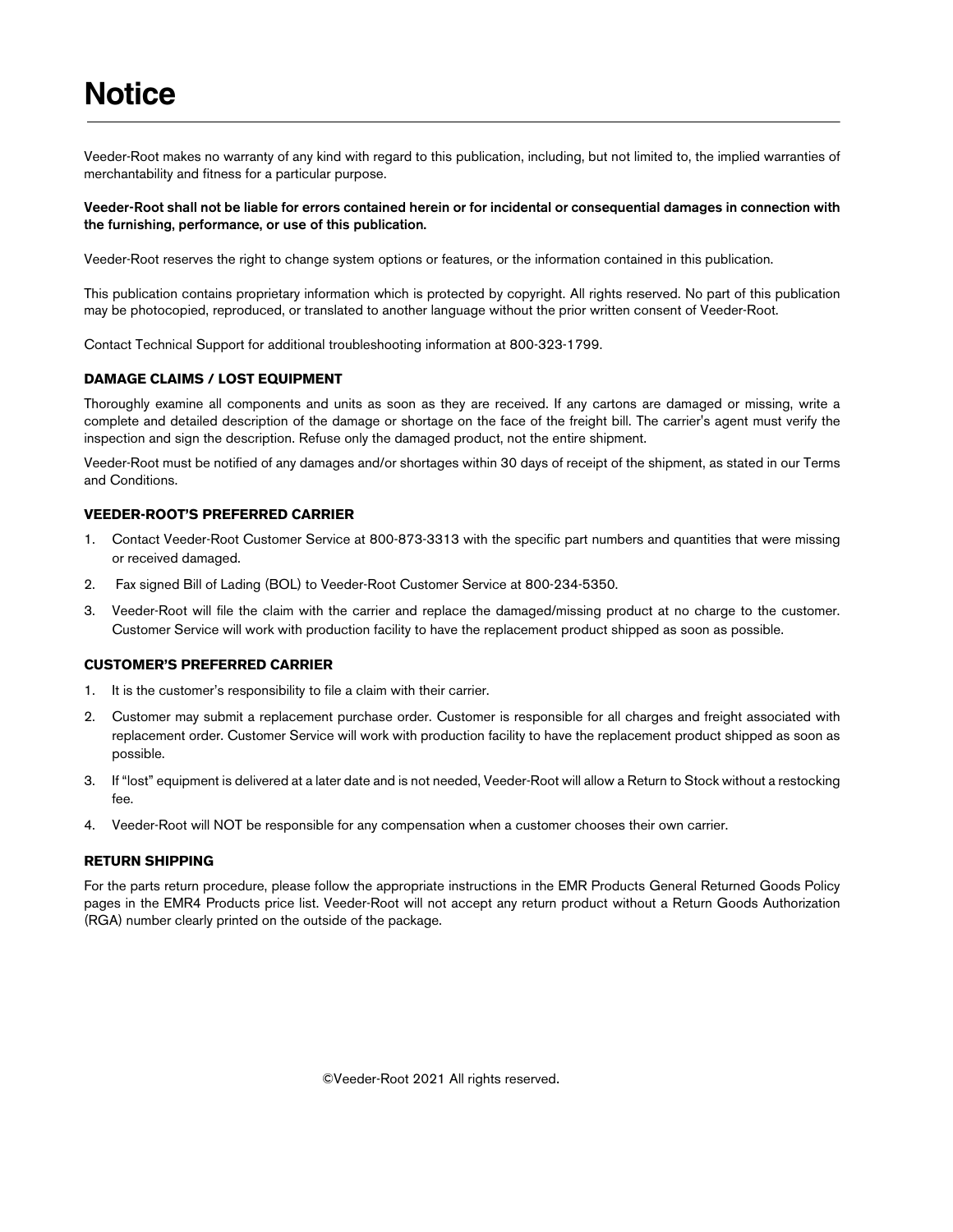# **Introduction**

# **Figures**

| Figure | <b>Restart Options</b> |  |
|--------|------------------------|--|
|--------|------------------------|--|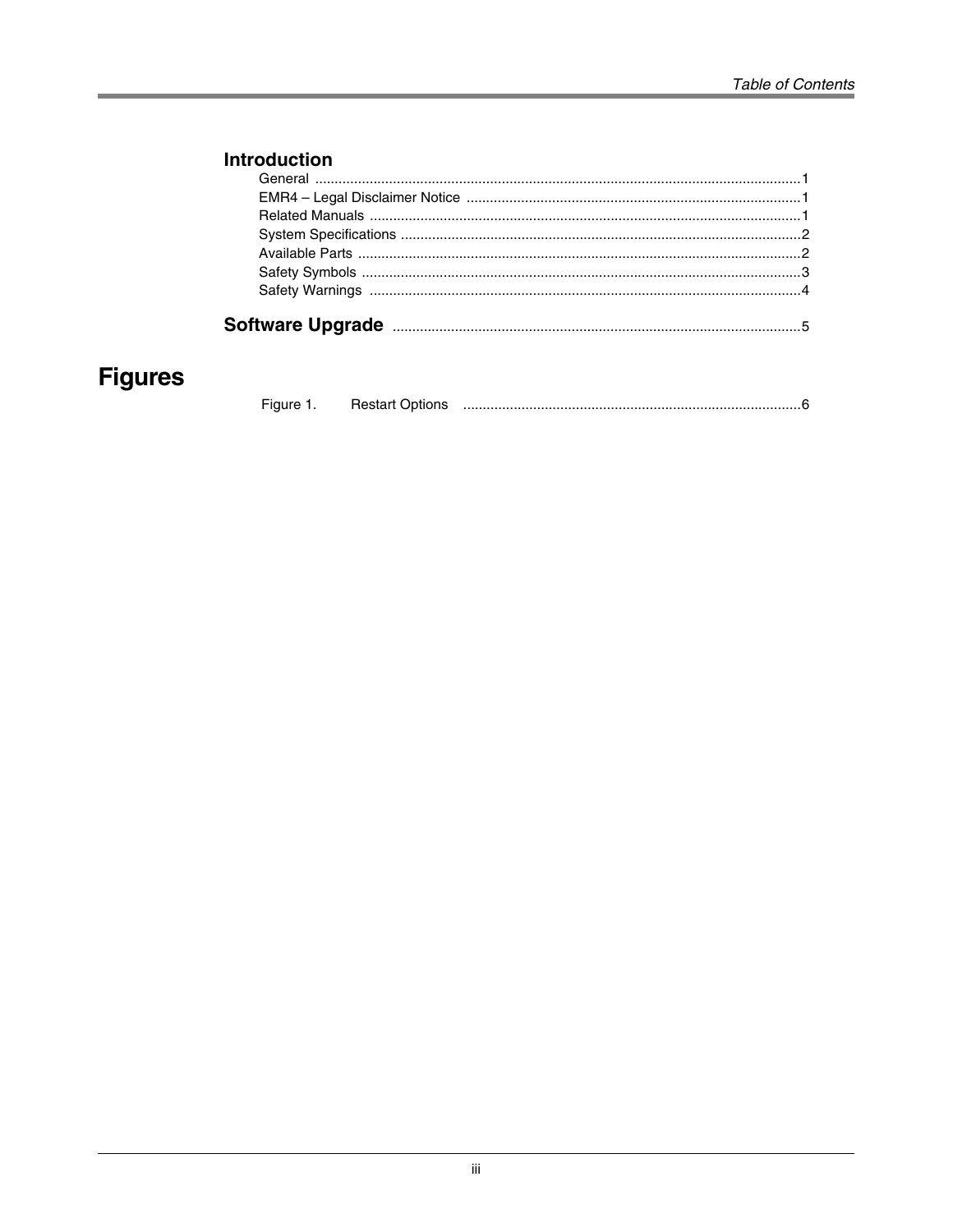# <span id="page-3-0"></span> **Introduction**

### <span id="page-3-1"></span>**General**

This manual covers truck and terminal - fueling depot installation of the Veeder-Root Electronic Meter Register (EMR4) System. The EMR4 System consists of several major components:

• **Display Head (DH)** - The Display Head replaces the mechanical register on a truck or a terminal - fueling depot fuel flow meter. Using the Display Head front panel display and the keys on its face, the operator can choose to dispense either a preset or a variable quantity of product. An optional Temperature Probe is available for temperature compensated product deliveries.

The Display Head must be configured and calibrated before it is placed in service. Once the initial Configuration and Calibration procedures are complete, the Display Head is sealed for weights and measures certification.

- **Interconnection Box (IB)** The IB box contains the EMR4 System control circuitry. The IB is mounted in the truck cab or the terminal - fueling depot office. The IB provides an intrinsically-safe barrier for connections to one or two Display Heads located at dispensing points in the hazardous area. IB boxes can accept either 12 or 24 Vdc input power. Note: check label affixed to outside of IB box to verify input power ratings.
- **Printer** (optional) A multi-part slip printer (truck cab) or roll printer (terminal fueling depot office)
- **Remote Display** (Optional) For use as a Secondary Display unit in the cab along with a meter mounted Display Head, or for use as a Display Head (w/ Remote Pulser) in dual meter configurations.
- **Remote Pulser** (Optional) Mounts directly onto meter. This pulser is functionally identical to the internal encoder.

### <span id="page-3-2"></span>**EMR4 – Legal Disclaimer Notice**

**PRODUCT SPECIFICATIONS ARE SUBJECT TO CHANGE WITHOUT NOTICE.**

**VEEDER-ROOT COMPANY, ITS AFFILIATES AND EMPLOYEES, AND ALL PERSONS ACTING ON ITS OR THEIR OWN BEHALF (COLLECTIVELY) DISCLAIM ANY AND ALL LIABILITY FOR ANY ERRORS, INACCURACIES OR INCOMPLETENESS CONTAINED HEREIN.** 

**VEEDER-ROOT'S EMR4 PRODUCT IS NOT APPROVED FOR USE AS A COMPONENT THAT PROVIDES LIQUID ADDITIVES TO AN AIRCRAFT FUELING SYSTEM WHERE THE ABSENCE OF SUCH ADDITIVES CAN REASONABLY BE EXPECTED TO RESULT IN SIGNIFICANT INJURY TO PERSONS, PROPERTY AND THE ENVIRONMENT. CUSTOMERS USING VEEDER-ROOT PRODUCTS NOT EXPRESSLY INDICATED FOR USE IN SUCH APPLICATIONS DO SO ENTIRELY AT THEIR OWN RISK AND AGREE TO FULLY INDEMNIFY VEEDER-ROOT FOR ANY DAMAGE ARISING OR RESULTING FROM SUCH USE.**

**THE COMBINATION OF THE EMR4 AND THE PRODUCT METER MUST BE CALIBRATED PRIOR TO PERFORMING CUSTOMER TRANSACTIONS.**

### <span id="page-3-3"></span>**Related Manuals**

577014-339 EMR4 Application Guide

577014-350 EMR4 Setup and Operation Manual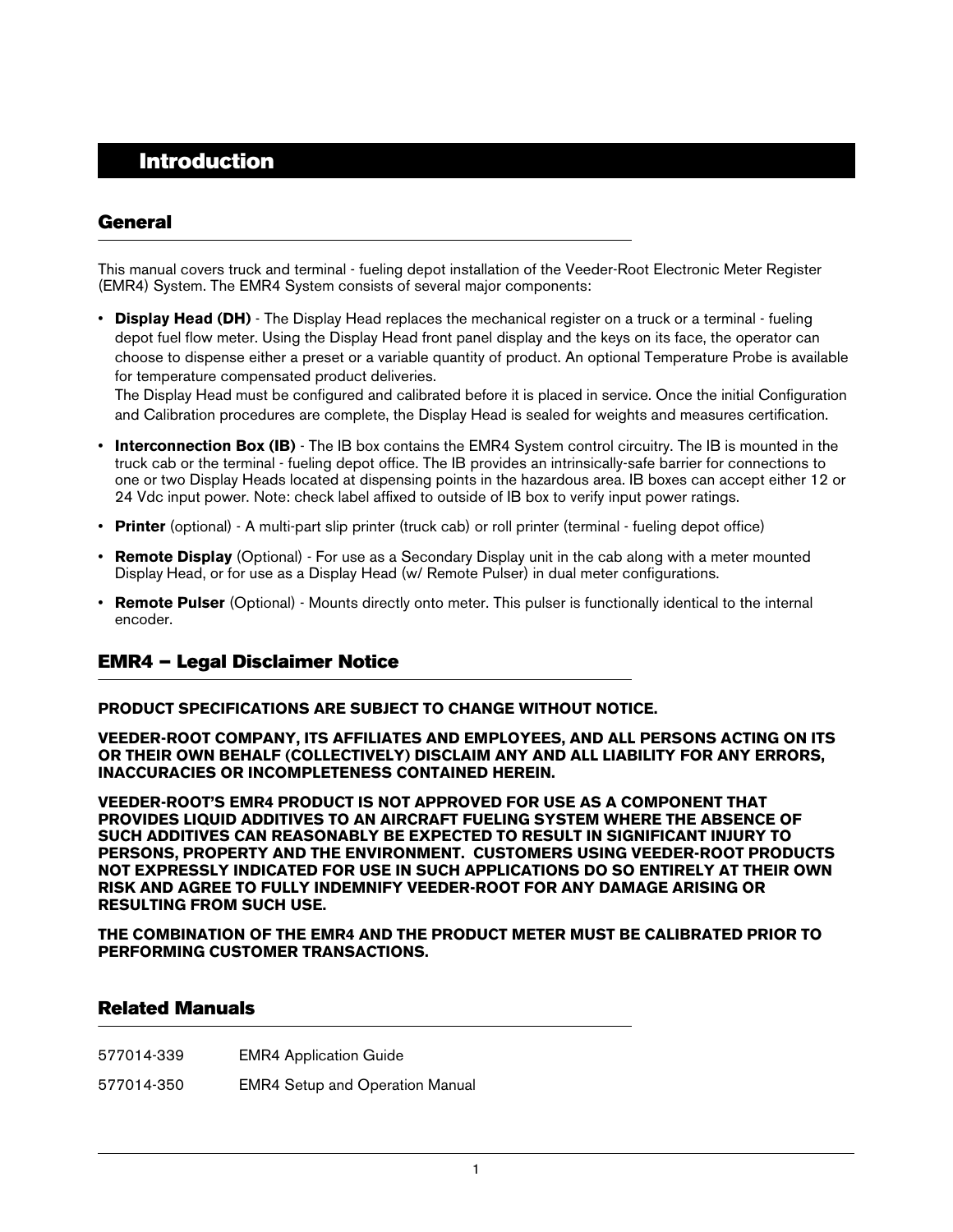### <span id="page-4-0"></span>**System Specifications**

- **System power:** 10 28 Vdc, fused @ 5 A
- **Pulser Capacity:** 0 1000 rpm (0-1667 Hz)
- **Temperature compensation range:** -40 to +158°F (-40 to +70°C)
- **Communication between Display Head and IB:** RS-485; 2-wire half duplex; custom protocol; 115,200 baud; 8 bit; no parity; 1 stop bit
- **Communication between Printer and IB:** RS-232; 9600 baud; 8 bit; no parity; 1 stop bit
- **Display Head Operating temperature range:** -40 to +140°F (-40 to +60°C)
- **IB Operating temperature range:** -13 to +104°F (-25 to +40°C)
- **Display Head and IB Storage temperature range:** -40 to +185°F (-40 to +85°C)
- **Printer power:** +24 Vdc, 2 A (supplied by the IB)
- **Printer Operating temperature range:** +32 to +122°F (0 to +50°C)
- **Printer Storage temperature range:** +32 to +122°F (0 to +50°C)
- **Weights and Measures:** Designed to meet NIST, OIML, Australian and Canadian W&M specifications.
- **Relay Ratings:** 5A at 120 Vac, 2.5A at 240Vac, 5A at 24 Vdc
- **Vibration:** MIL-STD-810G, Method 514.6; Table 514.6 C-VI Category 4
- **Shock:** MIL-STD-810G, Method 516.6; 20G, 11ms, 1/2-Sine

### <span id="page-4-1"></span>**Available Parts**

All available EMR4 system parts, including options, are listed below.

- Display Head (P/N 84559X-XXX) standard
- Keypad Group (P/N 845900-014) optional
- Bracket with internal V-R Encoder Installation Kit (P/N 845900-015) included with Display Head
- C&C Corner Switch Group, Normally Open (P/N 845900-018) included with Display Head
- Slip Printer Kit (10 feet [3.04m] cable included) (P/N 845900-020) optional
- Temp Probe Kit (P/N 845900-002) replacement
- Thermowell group UL/cUL Listed, 350 psi working pressure, Canadian W&M Approved (P/N 0331373-001)
- Interconnect Box (P/N 8457XX-XXX) standard
- Display Head Hookup Cable: 4-conductor cable from 6 to 1000 feet (1.83 to 152.4 m) lengths (P/N 846000- 1XX)
- Emergency Stop Switch (ESS) Kit (P/N 845900-021) optional
- Remote Display Head (P/N 84559X-002) optional
- Remote Display Bracket Install Kit (P/N 845900-024) optional
- RS-232 Cable Kit (P/N 330020-432 [10 feet {3.04 m}]) optional
- Top Mount Remote Pulser Kit (P/N 845900-504) optional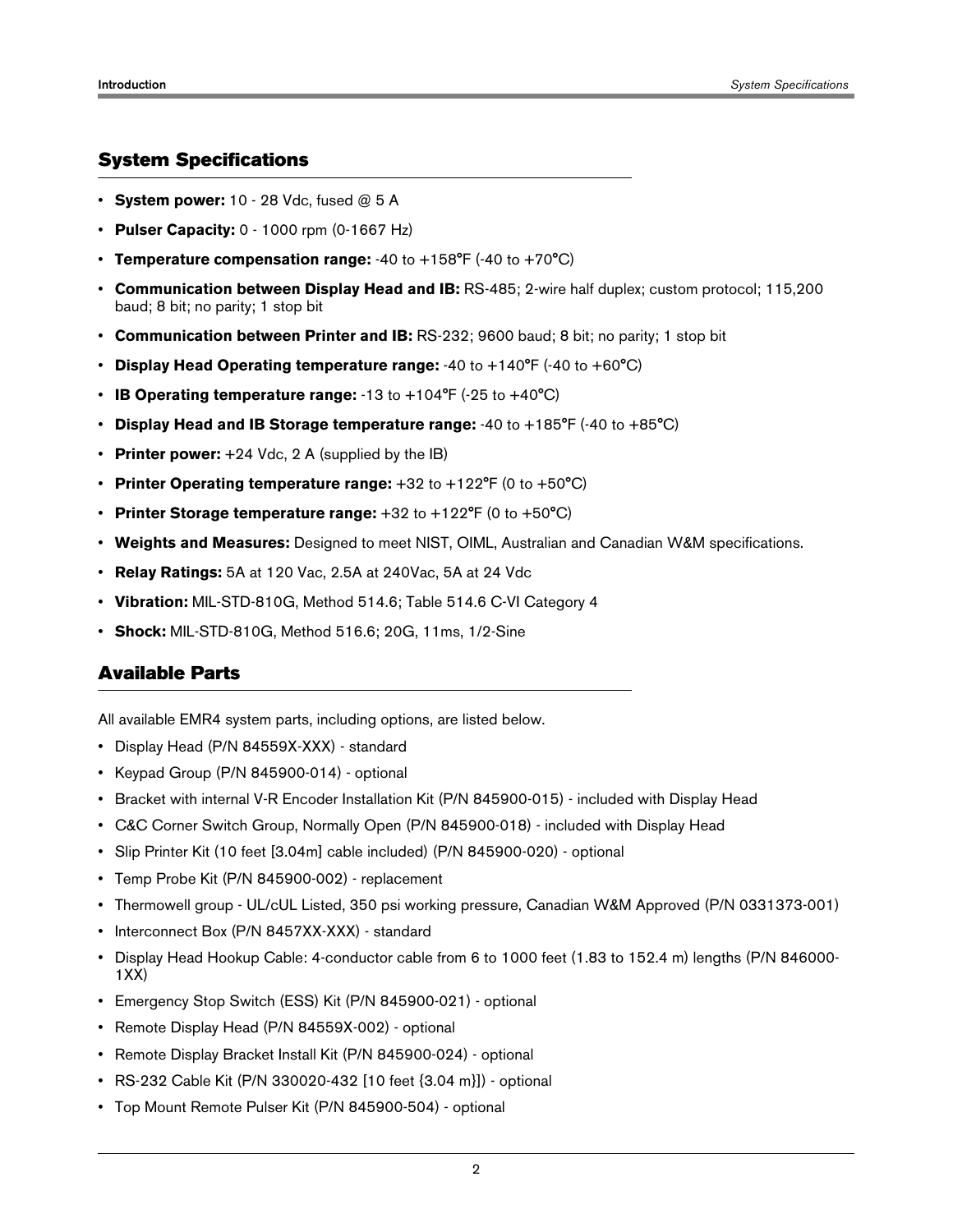- Front Mount Remote Pulser Kit (P/N 845900-505, 845900-506) optional
- Epson TM-U220A Roll Printer Only (Cable in separate kit) (P/N 845900-067)
- Printer Cable Kit 10 feet (3.04 m) (845900-013) optional
- Printer Cable Kit 35 feet (10.67m) (845900-071) optional

If the EMR4 Display Head will be installed in an application other than replacing a V-R Mechanical Meter Register, you must also have the Veeder-Root approved installation kit for that meter.

#### **The 300 series installation kits, include the necessary meter connection parts as well as 35 feet of communications cable for a typical truck application. A printer cable kit - 10', 845900-313, and temperature probe kit, 845900-302, will need to be selected if required.** *NOTICE*

- Kit installation for Tokheim, Daniels, Energy Flow Systems (Donovan) Temp Comp (P/N 845900-304)
- Kit installation for Smith Temp Comp (P/N 845900-305) Satam, Avery Hardoll, Alfons Haar, Petrol **Instruments**
- Kit installation for Liquid Controls, SAMPI, Total Controls Systems Temp Comp (P/N 845900-306) Tuthill
- Kit installation for 1-1/2" 4" Neptune/Liquatech with existing mechanical Temp Comp Temp Comp (P/N 845900-308)
- Kit installation for 1-1/2" 4" Neptune/Liquatech with no existing mechanical Temp Comp Temp Comp (P/N 845900-309)
- Kit installation for Brodie Brooks Temp Comp (P/N 845900-327)
- Kit Installation for 3/4" and 1" Neptune/Liquatech with existing mechanical Temp Comp (P/N 845900-010)
- Kit Installation to retrofit 3/4" and 1" Neptune/Liquatech with electronic Temp Comp (P/N 845900-310)

## <span id="page-5-0"></span>**Safety Symbols**

The following safety symbols may be used throughout this manual to alert you to important safety hazards and precautions.

| <b>EXPLOSIVE</b><br>Fuels and their vapors are extremely explo-<br>sive if ignited.                                                                                         |               | <b>FLAMMABLE</b><br>Fuels and their vapors are extremely flammable.                |
|-----------------------------------------------------------------------------------------------------------------------------------------------------------------------------|---------------|------------------------------------------------------------------------------------|
| <b>TURN POWER OFF</b><br>Live power to a device creates a potential<br>shock hazard. Turn Off power to the device<br>and associated accessories when servicing<br>the unit. | <b>NOTICE</b> | <b>NOTICE</b><br>Alerts the user to practices not related to physi-<br>cal injury. |
| <b>INJURY</b><br>Careless or improper handling of materials<br>can result in bodily injury.                                                                                 |               | <b>GLOVES</b><br>Wear gloves to protect hands from irritation or<br>injury.        |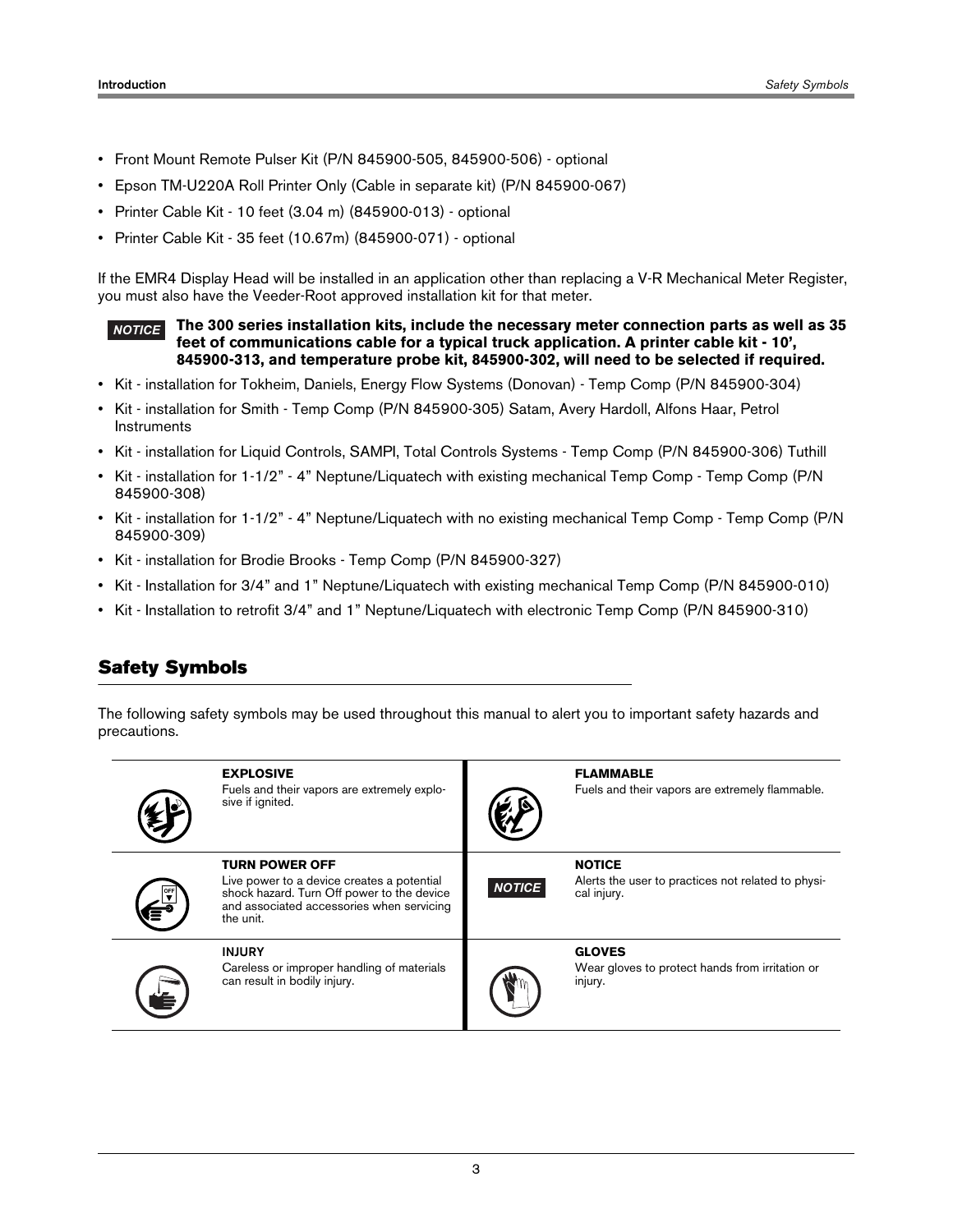

**WARNING**

#### **WEAR EYE PROTECTION**

**WARNING**

injury.

Fuel spray from residual pressure in the lines can cause serious eye injuries. Epoxy sealant can cause eye injury. Always wear eye protection when working with pressurized lines and epoxy mixtures.

Indicates a hazardous situation which, if not avoided, could result in death or serious



#### **READ ALL RELATED MANUALS**

Knowledge of all related procedures before you begin work is important. Read and understand all manuals thoroughly. If you do not understand a procedure, ask someone who does.

### <span id="page-6-0"></span>**Safety Warnings**

| A WARNING                                                                                                                                                                                                                                        |
|--------------------------------------------------------------------------------------------------------------------------------------------------------------------------------------------------------------------------------------------------|
| This system operates near highly combustible fuel storage tanks.                                                                                                                                                                                 |
| <b>FAILURE TO COMPLY WITH THE FOLLOWING WARNINGS AND SAFETY</b><br>PRECAUTIONS COULD CAUSE DAMAGE TO PROPERTY, ENVIRONMENT,<br><b>RESULTING IN SERIOUS INJURY OR DEATH.</b>                                                                      |
| <b>VEEDER-ROOT'S EMR4 PRODUCT IS NOT APPROVED FOR USE AS A</b><br><b>COMPONENT THAT PROVIDES LIQUID ADDITIVES TO AN AIRCRAFT FUELING</b><br><b>SYSTEM.</b>                                                                                       |
| To ensure proper installation, operation, and continued safe use of this product:                                                                                                                                                                |
| 1. Read and follow all instructions in this manual, including all safety<br>warnings.                                                                                                                                                            |
| 2. Have equipment installed by a contractor trained in its proper installation<br>and in compliance with all applicable codes including: the National<br>Electrical Code; federal, state, and local codes; and other applicable safety<br>codes. |
| 3. To prevent ignition of flammable or combustible atmospheres, disconnect<br>power before servicing.                                                                                                                                            |
| 4. Operate this equipment in accordance with the instructions in this manual.                                                                                                                                                                    |
| 5. Do not modify or use service parts other than those provided by Veeder-<br>Root. Substitution of components may impair intrinsic safety.                                                                                                      |
|                                                                                                                                                                                                                                                  |

*NOTICE*

**This system operates on low dc voltage/current inputs. To avoid equipment damage: • Disconnect the EMR power wire prior to using vehicle battery charging equipment.**

- **Disconnect the EMR power wire prior to jump starting the vehicle.**
- **Disconnect the EMR power wire prior to replacing the vehicle's battery.**
- **Always disconnect the IB box from truck power before welding on the truck.**

If the storage tank to be fitted with an EMR4 system either contains or at any time has contained petroleum products then the tank inspection chamber must be considered a hazardous environment as defined in IEC EN 60079-10 Classification of Hazardous Areas. Suitable working practices for this environment must be observed.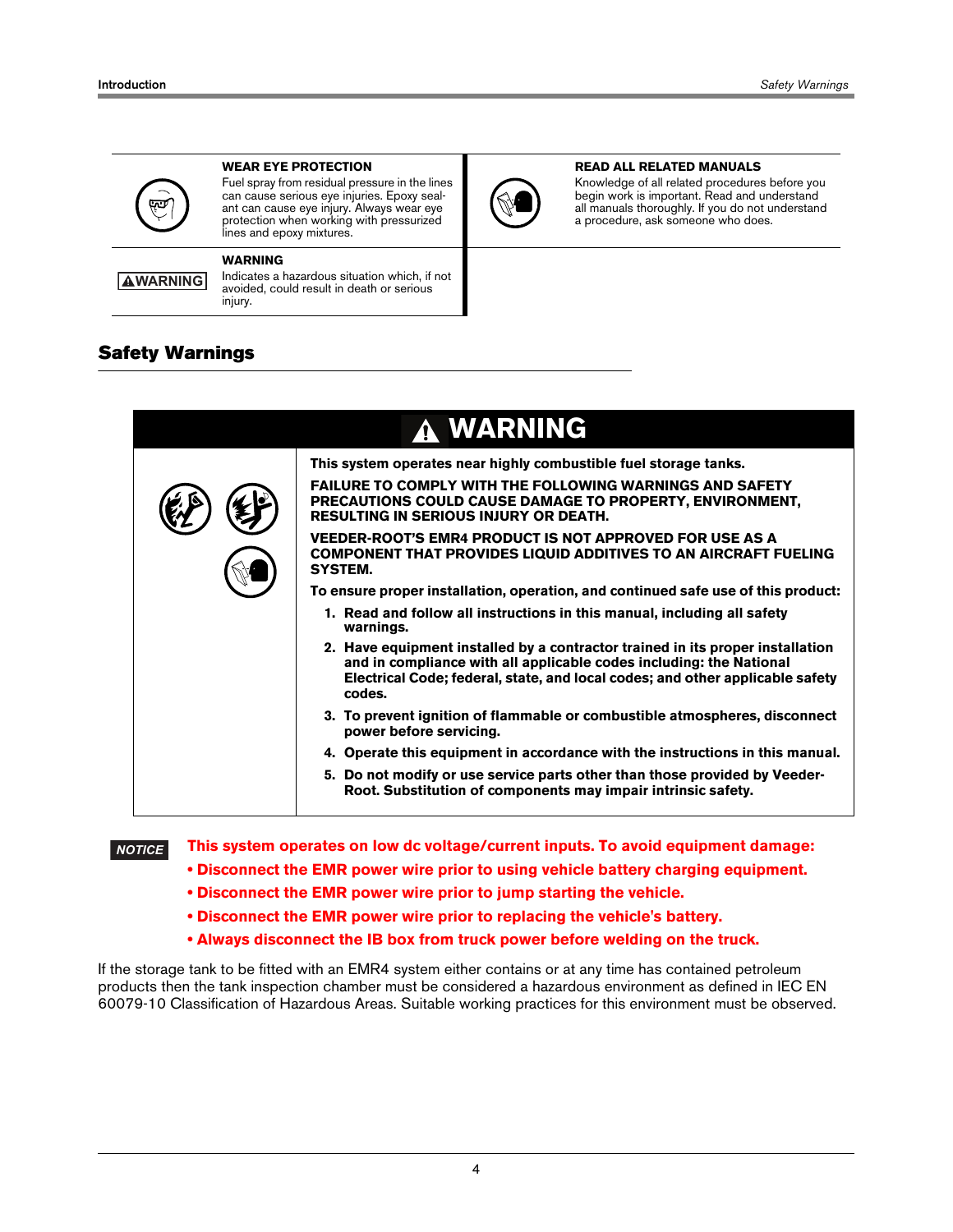# **Software Upgrade**

C&C Mode must be entered to perform a software upgrade. To access C&C mode the weights and measures seal must be removed.

The C&C Mode is entered by a trained technician following instructions in the EMR4 Application Guide (V-R P/N 577014-339). When the Display Head is powered up after the C&C Mode is enabled, the C&C related parameters of the Setup Mode are displayed. C&C Mode is used to set up various calibration and configuration parameters, which when made, are sealed for metrological conformity. All C&C Mode parameters can be viewed by the user in the Setup Mode when C&C Mode is disabled, but no changes are allowed. The operator can not exit the C&C Mode until the C&C switch is returned to its normal operating state.

#### **To access C&C Mode you must first configure the Display Head as instructed in the EMR4 Application Guide (V-R P/N 577014-339).**  *NOTICE*

**Only one Display Head can be upgraded at a time. If you have a dual head setup then disconnect one Display Head.**

#### **IMPORTANT! Prior to performing a software upgrade:** *NOTICE*

- **Print a ticket**
- **Record the totalizer value,**
- **Record the calibration values,**
- **It is recommended to backup the EMR4 configuration using the PC Setup Program (see EMR4 PC Setup Quick Help Guide, V-R P/N 577014-356),**
- **Disconnect the IB network if multiple IB's are connected,**
- **Prepare a USB device with the latest version of EMR4 software** 
	- **Ensure the USB device is FAT32 formatted. Reformat if necessary.**
	- **Download the latest version of EMR4 software from the web: https://www.veeder.com/us/content/emr-software**
	- **Unzip the 349871-001 folder, and copy all (6) files (DH.bin, DH.crc, DH.ver, IB.bin, IB.crc, IB.ver) within the folder to the root directory of the USB device (e.g. F:\DH.bin). Do not copy the 349871-001 folder to the USB device.** 
		- **· Note that IB.ver is a text file that denotes the IB software P/N and version (e.g. 349869- 001-C05 for version C05).**
		- **· Note that DH.ver is a text file that denotes the Display Head software P/N and version (e.g. 349870-001-C05 for version C05).**
- 1. Insert thumb drive into the USB port.
- 2. Press MODE button until the indicator at the bottom of the display points to SETUP.
- 3. The first C&C Mode category, LANGUAGE, displays in the Descriptor Field.
- 4. Press the Up/Down buttons to step through the C&C Mode Setup categories. Press NEXT when the menu displays RESTART.
- 5. Figure 1 illustrates the RESTART options. Navigate to Software Update > YES and press ENTER. See the EMR4 Setup and Operation manual (P/N 577014-350) for more detail.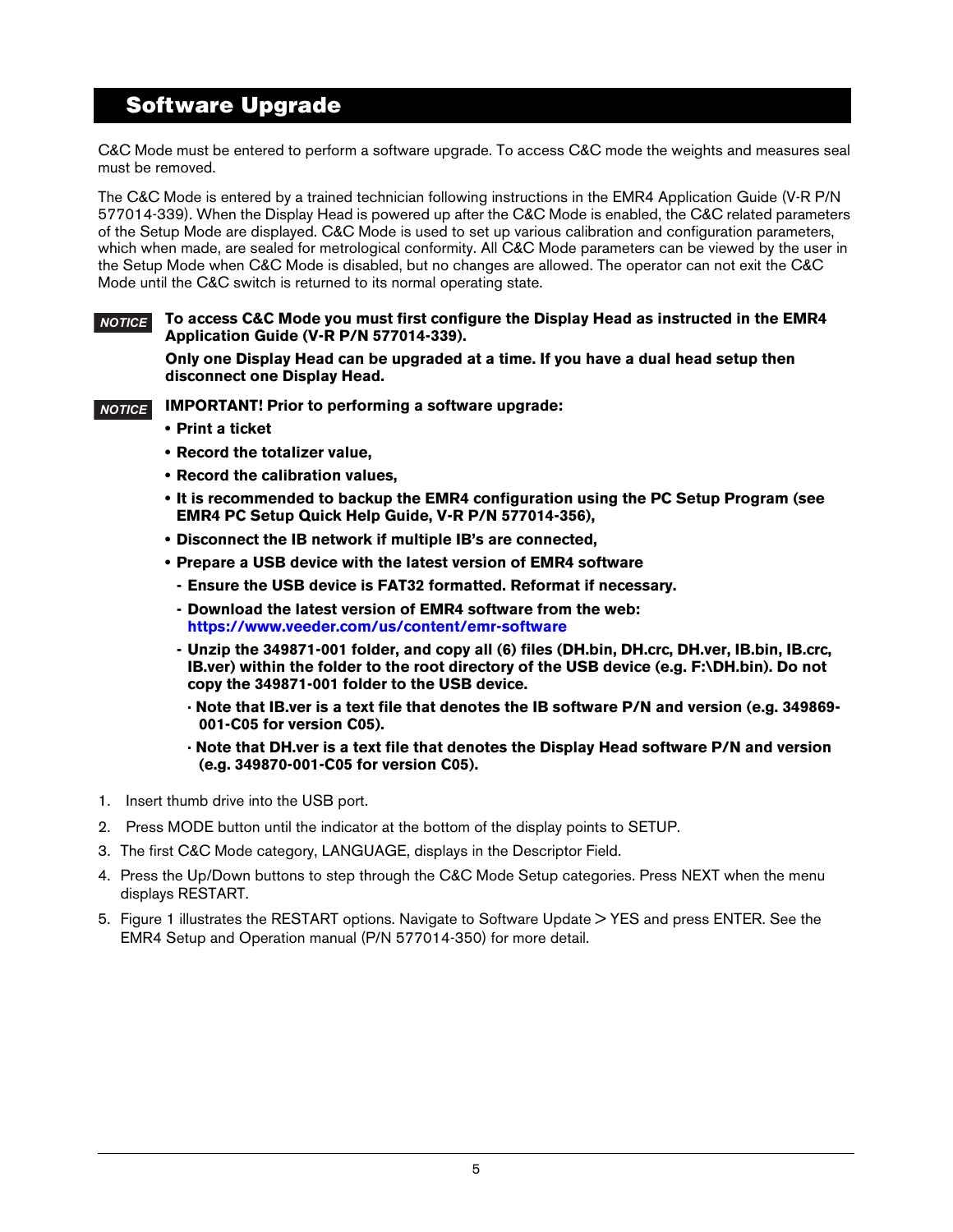

- <span id="page-8-0"></span>6. Display will show the following sequence:
	- •Restart
	- •Self Tests
	- •Checksum
	- •Software Upgrade
	- •Insert USB
- 7. If not already done in Step 1, insert thumb drive into the USB port. (It is recommended to insert the thumb drive into the USB port in Step 1 to ensure that the USB connection is stable prior to starting the upgrade.)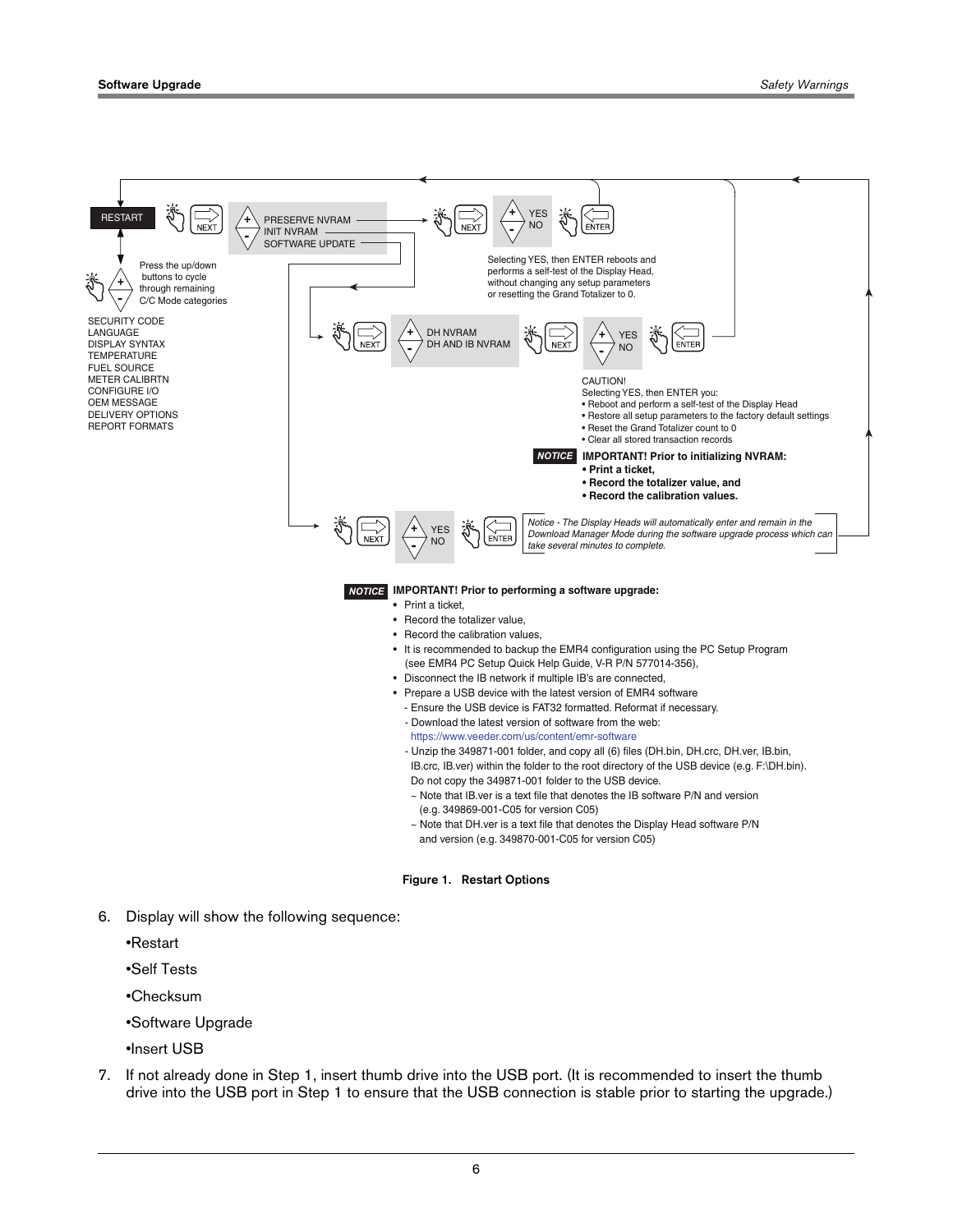•Verify Files

•Erase IB Flash

•Download MGR

•Program IB

•Program Flash

•Download MGR

•Xfer DH Data

•Erase Sectors

•Program Data

•Download MGR

•Xfer DH Data

9. The Display automatically restarts and then goes back to the Language Menu screen.

10. Exit C&C Mode